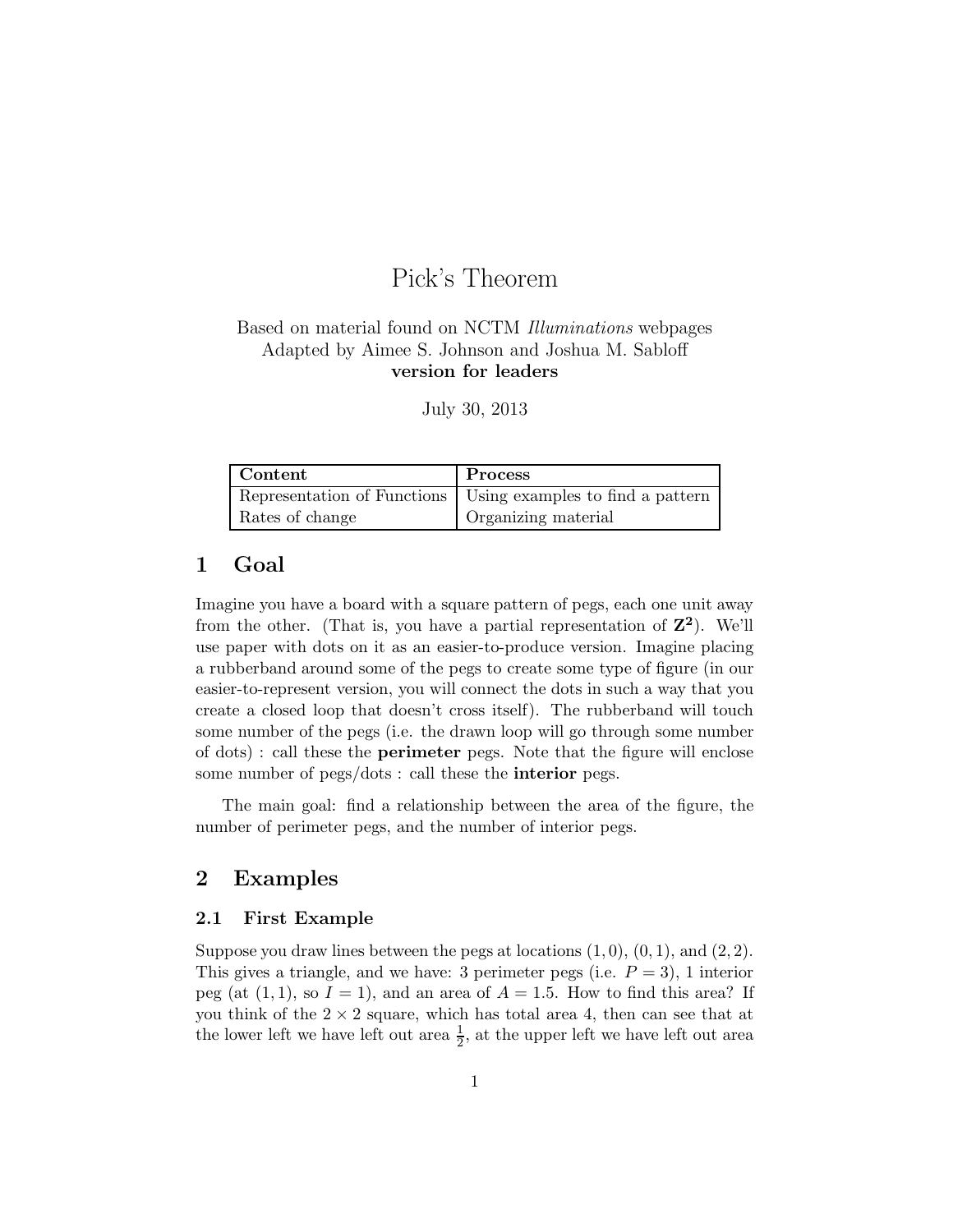$\frac{1}{2} \cdot 1 \cdot 2 = 1$ , and at the lower right we have left out area 1, thus leaving the enclosed area to be  $4 - 2.5 = 1.5$ .

#### 2.2 Another Example

If we consider the  $3\times3$  box and draw lines between  $(0, 1), (0, 2), (1, 3), (2, 2),$  $(3, 3), (3, 0), (2, 1), (1, 0),$  and then back to  $(0, 1)$ , we get fish-like figure. This is a bit more interesting!

#### 3 Answer

Pick's Theorem says

$$
A = \frac{1}{2}P + I - 1.
$$

#### 4 Hints

First, groups should try a bunch of examples. Guess and Check

If they guess the relationship is linear, then they could note that once they get 3 data points they can solve for the variables: thinking of this as  $area = b \cdot (P) + c \cdot (I) + d$ , one could even switch this into matrix form if wanted.

Rates of Change

But another possibility is to figure out the coefficients by seeing how changing the number of perimeter pegs changes the area. For instance, have the groups think about the following:

Construct a figure with  $P = 4$  and  $I = 0$ . What is the area?

Construct a figure with  $P = 6$  and  $I = 0$ . What is the area?

Construct a figure with  $P = 8$  and  $I = 0$ . What is the area?

Now conjecture a rule based on these examples, and say what that would mean in the equation.

Similarly, create two figures with the same number of perimeter pegs but with different numbers of interior pegs. Find the area of each and make a conjecture for a rule about how increasing  $I$  increases  $A$ . What does this mean in the equation?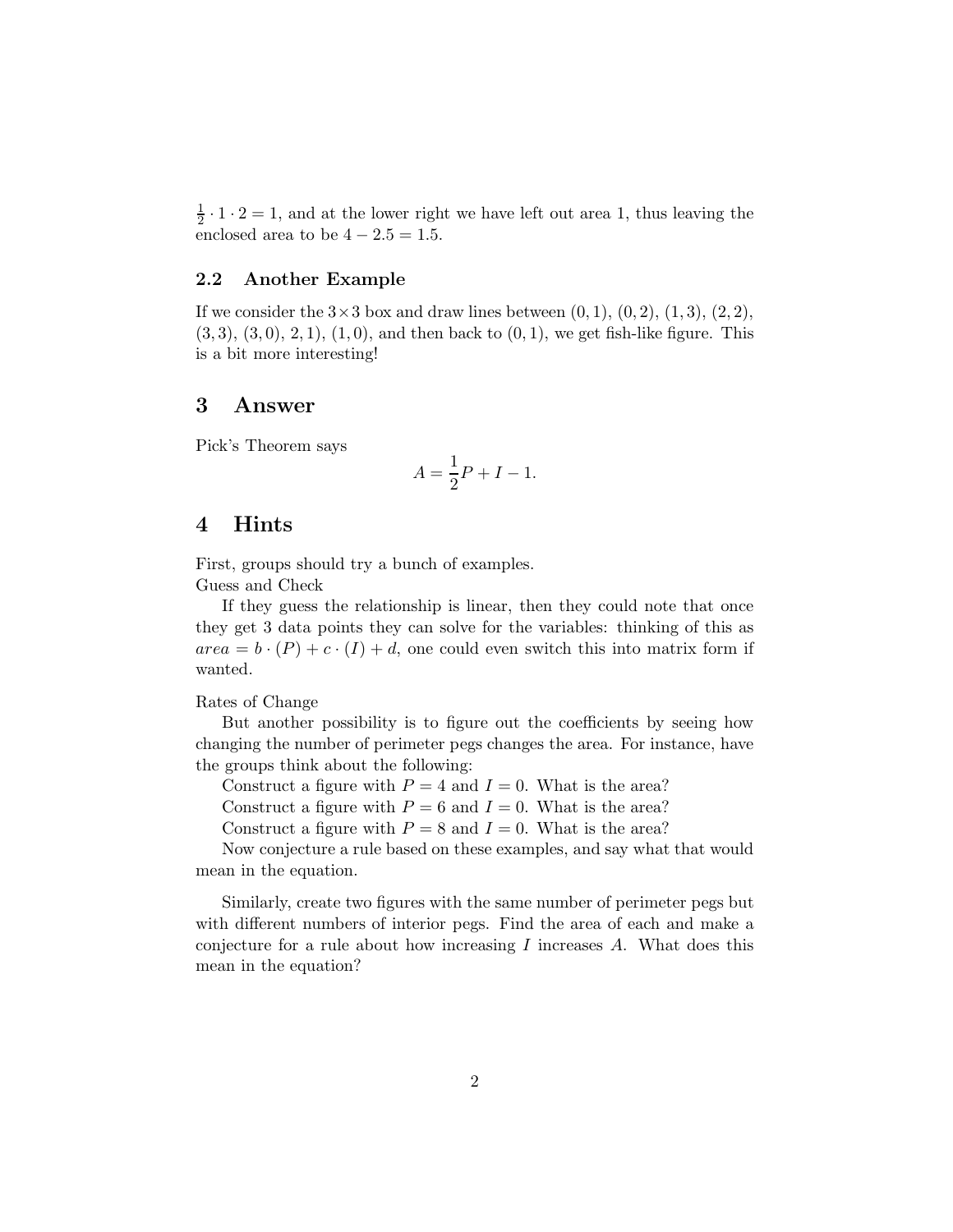## 5 History

This theorem was presented by Austrian mathematician Georg Pick in 1899. However, it was only in 1969, that the theorem was brought to broad attention through the popular 'Mathematical Snapshots' by H. Steinhaus.

## 6 Extensions

#### 6.1 What if there are holes?

Does the equation still hold if the shape has a hole in it? For instance, say one puts the rubberband around indices  $(0,0)$ ,  $(3,0)$ ,  $(0,3)$ , and  $(3,3)$ (i.e. one makes a box of size  $3 \times 3$ ), and then places another rubberband around indices  $(1, 1), (2, 1), (1, 2),$  and  $(2, 2)$  (i.e. around the inside box of size  $1 \times 1$ ). Then what happens? Of course, one can compute the area of the whole thing and then subtract the area of the inside, but is there a more efficient way to do this? That is, is there an analog of Pick's Theorem here? Note that in this example,  $P = 16$  and  $I = 0$ .

Answer: If there are h holes with  $h+1$  boundaries (each a non-intersecting closed curve), then we get

$$
A = \frac{1}{2}P + I + h - 1.
$$

#### 6.2 What about higher dimensions?

If we built 3-dimensional figures on  $\mathbb{Z}^3$  and counted the number of pegs on the surface and the number of pegs in the inside, could we use that in some way to find the volume?

Hint: have them consider the pyramid figure going through  $(0, 0, 0)$ ,  $(1, 0, 0), (0, 1, 0), (1, 1, 0),$  and  $(1, 1, r)$  where r is an integer. (This is called a "Reeve tetrahedrom"). Note that it doesn't matter what  $r$  is: you'll always get that  $P = 5$  and  $I = 0$ . But clearly you get different volumes. (Volume of a tetrahedron is  $\frac{1}{3}$  (area of base) height). So evidently knowing  $\overline{P}$  and I isn't enough.

# 7 Application

Pick's theorem can be used to answer the following: